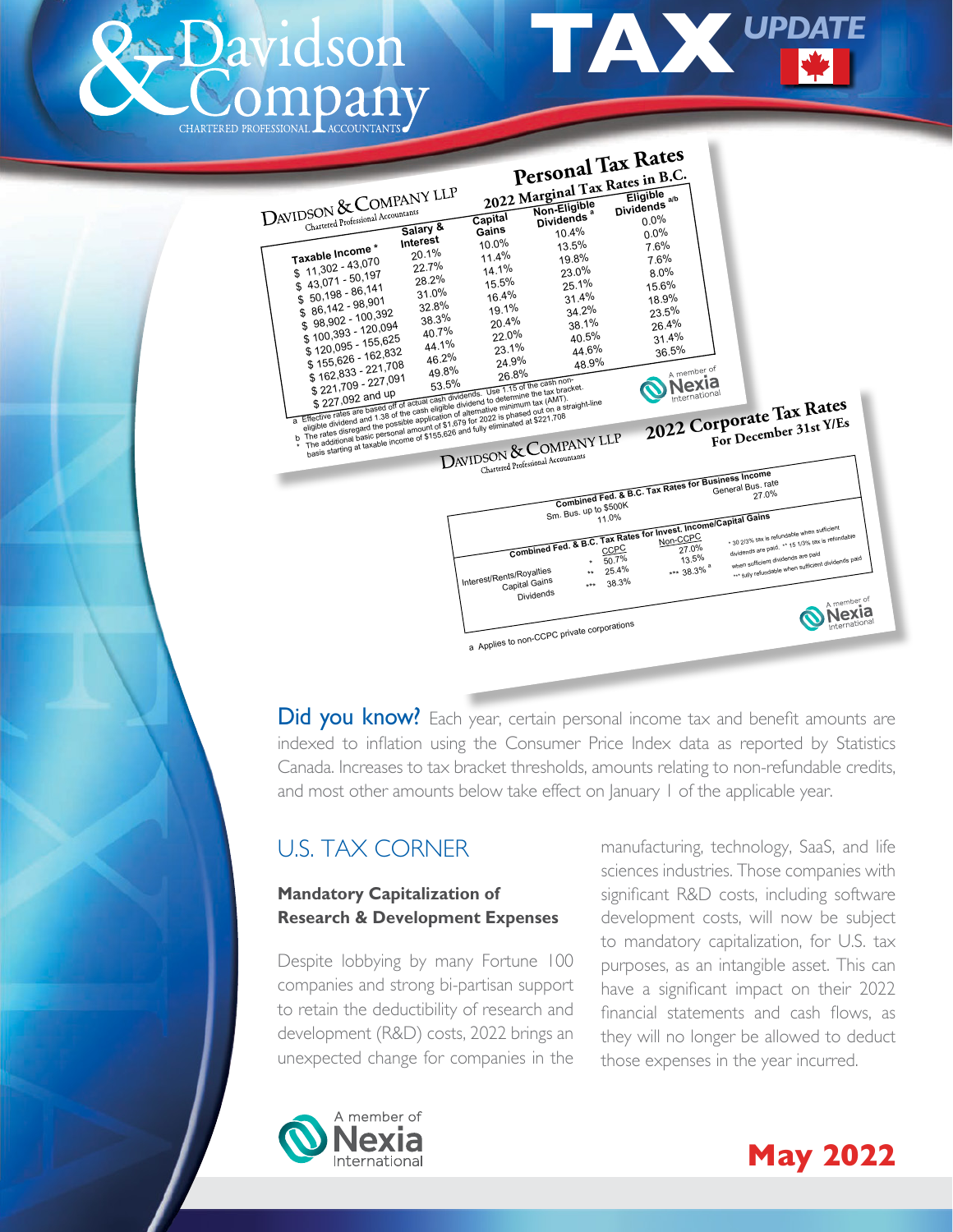| Federal Budget Highlights  2 |  |
|------------------------------|--|

For businesses with multi-national operations, the amortization period is over a five or fifteenyear period, depending on whether the research was conducted in the U.S. or outside the U.S., respectively. This will be treated as an automatic change in accounting method, and will not require a Form 3115. The mandatory capitalization of R&D expenses may also impact other U.S. federal tax computations, including Sec. 163(j) business interest expense limitations, GILTI and foreign tax credits. Another important attribute is that the amortization is not terminated in the case of retirements, abandonment or disposal, but will continue through the full five or fifteenyear period.

Many U.S. tax practitioners had predicted that the mandatory capitalization would be at least postponed, as was initially passed by the House in the Build Better Act ("BBA") in late 2021. However, the BBA, which included legislation to delay the mandatory capitalization of R&D expenses, has since stalled in the Senate.

Companies now need to start reviewing their Sec. 174 R&D expenses, which includes "all costs incidental to the development or improvement of a product" and consider the impact of mandatory capitalization on their 2022 quarterly provisions and Federal tax estimated payments. There may also be opportunities to amend recent tax returns to capture prior unclaimed R&D tax credits. If you have questions on how this 2022 change affects your business, and to stay updated with any attempted amendments to the law, please contact Namir Hallak at: nhallak@davidson-co.com

**[Low or No-Interest Employee Loans](#page-5-0) ... 6 [Computation of Business Profit](#page-6-0) ........... 7**

## FEDERAL BUDGET HIGHLIGHTS

On April 7, 2022, the Federal government released its annual budget (they missed 2021 because of the pandemic), which included various income tax measures. Below is a summary of some of the more significant measures.

As is often the case, there was no detailed draft legislation (technically a "Notice of Ways and Means Motions") for many of the tax proposals. As a result, the discussion below relies largely on the comments made by the Department of Finance in the budget documents.

## Tax-Free First Home Savings Account

The government introduced a Tax-Free First Home Savings Account ("**FHSA**"), which is meant to assist first-time home buyers. The account is available to residents of Canada who are at least 18 years old and have not lived in another owned home in the year the account is set up or during the four preceding years.

Your contributions to the FHSA will be deductible in computing your income, and all income earned in the account will be tax-free. Furthermore, withdrawals from the FHSA will not be included in income as long as the withdrawn funds are used to buy a home and not for other purposes.

The lifetime limit on contributions to the FHSA will be \$40,000, with an annual contribution limit of \$8,000, which will begin in 2023.

The Budget papers state that "to provide flexibility", you will be able to transfer funds from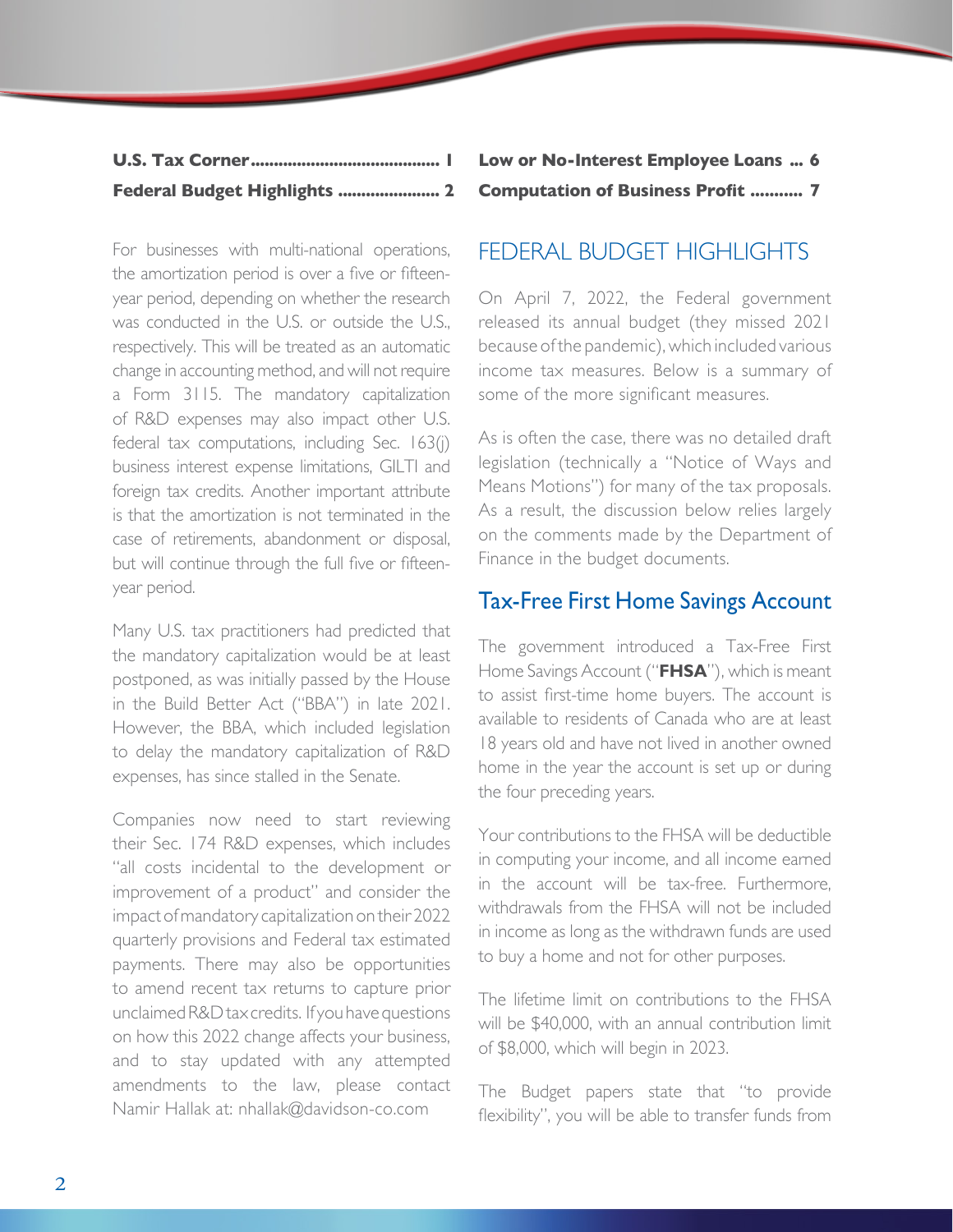your FHSA to a registered retirement savings plan (RRSP) or registered retirement income fund (RRIF) on a tax-free basis (and it will not reduce your regular RRSP deduction room). However, like other withdrawals from an RRSP or RRIF, when the amounts are subsequently withdrawn from the RRSP or RRIF, they will be included in your income.

Conversely, you will be allowed to transfer funds from your RRSP to your FHSA on a tax-free basis, but as an "eligible person" – generally, a person who is 65 or older, or an adult who is 18 or older and who qualifies for the disability tax credit. The renovation must be made for the purpose of having the eligible person live with a "qualifying relation", which includes a person who is 18 years old or more and is a parent, grandparent, child, grandchild, brother, sister, aunt, uncle, niece or nephew of the eligible person.

The purpose of the credit is to assist in situations where the eligible person lives or moves in with the qualifying relation, and a construction addition to the home, or secondary dwelling unit, is made to the home for the living space of the eligible person.

The credit will be 15% of eligible renovation expenses, capped at a maximum of \$50,000 of expenses (i.e., maximum \$7,500 credit).

The Budget documents indicate that the credit can be claimed by the eligible person or their spouse or common-law partner, or the qualifying relation. Alternatively, it can be shared among these persons, although the total of renovation expenses that can be claimed by all of them remains capped at \$50,000.

The home must be owned by the eligible person, the spouse or common-law partner of the eligible person or the qualifying relation. Additionally, it must be a home where the eligible person and the qualifying relation ordinarily reside, or intend to ordinarily reside within 12 months after the renovation period. The credit is claimed in the year in which the renovation period ends.

As with the Tax-Free First Home Savings Account, we expect more details from the government in the near future.

#### First-Time Home Buyers' Tax Credit

The existing First-Time Home Buyers' non refundable tax credit will double to \$10,000 for the purchase of a qualifying home in Canada, effective for home purchases on or after January 1, 2022.

#### Home Accessibility Tax Credit

This credit has been around since 2015. It has been 15% of up to \$10,000 of eligible expenses relating to a home, generally meaning expenses to assist a senior person or disabled person to have more mobility and access to the home (for example, wheel chair ramps, and generally repairs or renovations that improve the person's accessibility around the home).

The Budget increased the dollar limit to \$20,000, effective as of 2022.

## Residential Property Flipping Rule

This rule, effective starting in 2023, proposes to apply where you buy a residential home, including a rental property, and sell it within 12 months. If the rule applies, the full profit you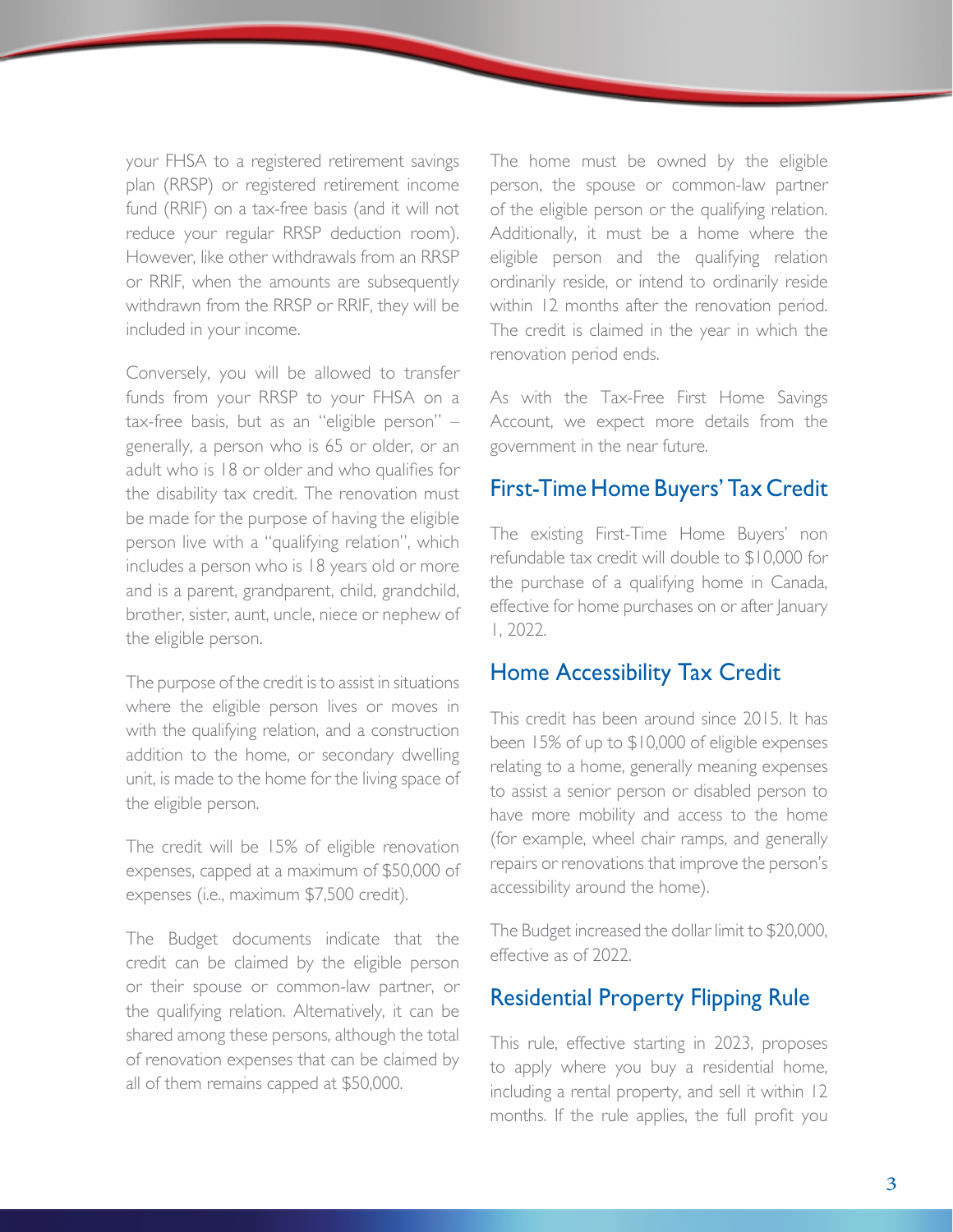make will be included as business income, rather than the 50% inclusion amount for capital gains. In addition, you will not qualify for the principal residence exemption. This is an arbitrary rule, perhaps meant to cool down the housing market, but will not really change the law, since the CRA has for many years been treating sales after less than a year as being business income, and Courts have upheld the CRA's position in most cases.

There are several exceptions to this rule where your sale or disposition of the home results from certain "live events". The exceptions will include:

- *Death:* a disposition of the property because or in anticipation of your death or that of a related person.
- *Household addition*: a disposition because of a related person joining your household, or you joining a related person's household.
- *Separation*: a disposition because of the breakdown of your marriage or commonlaw partnership.
- *Personal safety*: a disposition because of a threat of your personal safety, such as the threat of domestic violence.
- *Disability or illness*: a disposition resulting from you or a related person having a serious disability or illness.
- *Employment change:* a disposition because you or your spouse or common-law partner move to work at a new location, or because of an involuntary termination of your employment. In the case of work at a new location, your new home must be at least

40 kilometres closer to the new work location than was your old home.

• *Insolvency*: a disposition because of insolvency, or to avoid insolvency.

## Medical Expenses Related to a Surrogate Mother or Sperm, Ova or Embryo Donor

Under current rules, certain expenses relating to *in-vitro* procedures are eligible for the medical tax credit. The Budget broadens the types of expenses that qualify. This change applies to 2022 and subsequent years. For example, the credit will apply to reimbursements paid to a surrogate mother for her expenses, and expenses for an *in-vitro* fertilization procedure or prescription medication related to her pregnancy. The credit will also be allowed for fees paid to fertility clinics and donor banks to obtain donor sperm or ova.

#### Reporting Requirements for RRSPs and RRIFs

Under current rules, financial institutions must report your withdrawals from registered retirement savings plans (RRSPs) and registered retirement income funds (RRIFs) to the Canada Revenue Agency (CRA). However, they are not required to report the value of these plans.

Beginning in 2023, the institutions will be required to report the fair market value of your plans to the CRA as of the end of the year. According to the Budget, the rationale for this new rule is to "assist the Canada Revenue Agency in its risk-assessment activities regarding qualified investments held by RRSPs and RRIFs." In other words, if you have a very high value in your RRSP (such as due to having invested in stocks that multiplied many times), the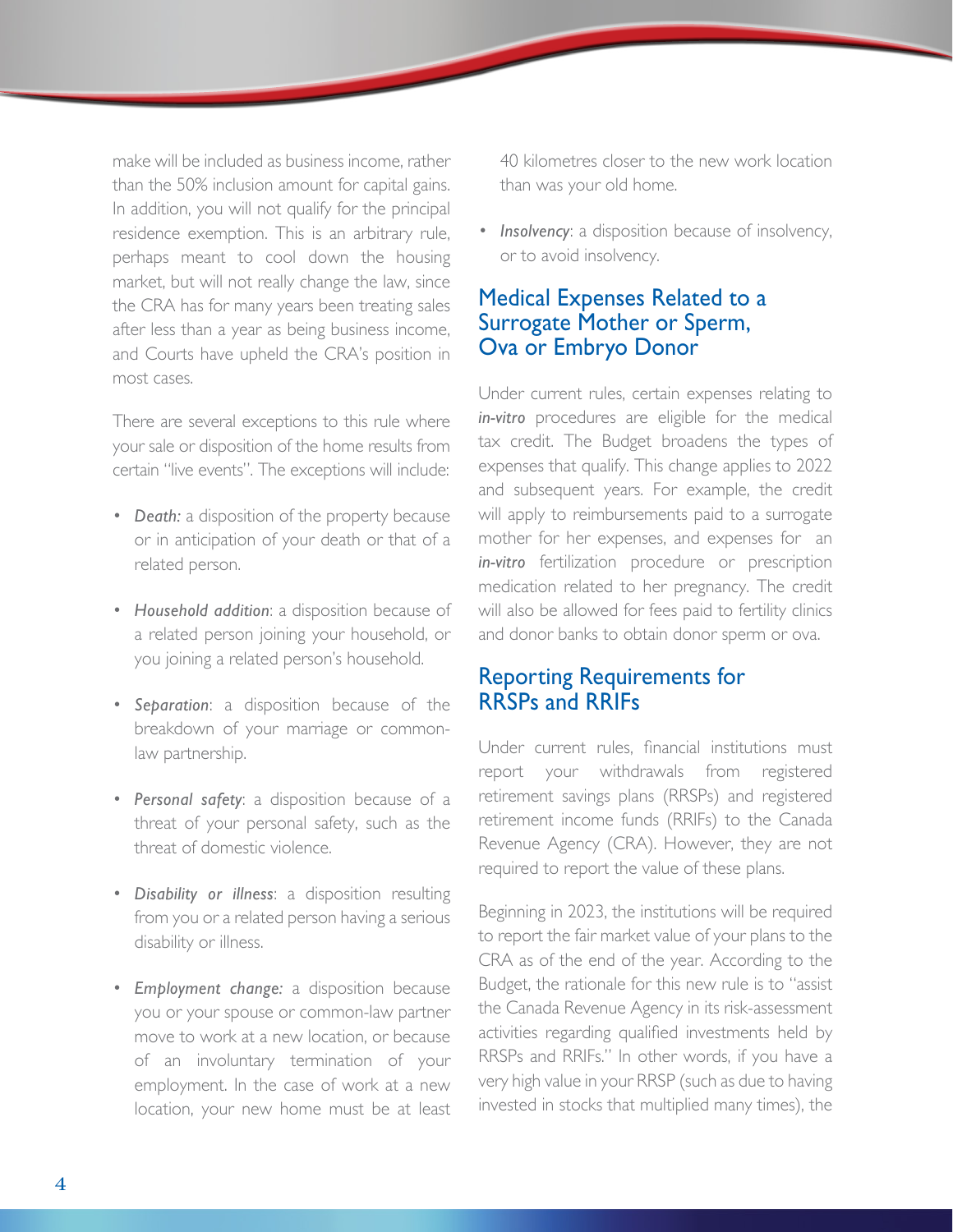CRA wants to review it and make sure that it has not invested in non-qualified or prohibited investments.

#### Flow-through shares

In general terms, flow-through shares allow investors / shareholders to claim a deduction or credit in respect of certain qualifying expenses incurred by a corporation. The corporation "renounces" the expenses to the investor, who then gets the tax benefit.

The Budget introduced a new **30% Critical Mineral Exploration Tax Credit** for businesses investing in certain minerals. The minerals that will qualify include copper, nickel, lithium, cobalt, graphite, rare earth elements, scandium, titanium, gallium, vanadium, tellurium, magnesium, zinc, platinum group metals and uranium. The new credit applies to flowthrough share agreements entered into after April 7, 2022 and on or before March 31, 2027.

At the same time, the Budget **eliminated the flow-through share treatment for oil, gas, and coal** expenses incurred by a corporation. As a result, a corporation will not be allowed to renounce oil, gas and coal exploration or development expenditures to a flow-through investor. This change will apply to flowthrough share agreements entered into after March 31, 2023.

#### Small Business Deduction

The small business deduction allows certain Canadian-controlled private corporations (CCPCs) to pay a preferential rate of tax on up to \$500,000 of active business income per year. The federal tax rate is 9%, and the provincial rate depends on the province.

Under current rules, the small business deduction is phased out starting when the CCPC has taxable capital in excess of \$10 million, and is totally eliminated once its taxable capital is \$15 million or more.

The Budget allows a more gradual phase-out. Although the deduction is still phased out starting when the CCPC has taxable capital over \$10 million, the phase out will occur between that amount and \$50 million of taxable capital. This new rule applies to taxation years beginning on or after April 7, 2022.

The Budget provides the following examples:

- a CCPC with \$30 million in taxable capital would have up to \$250,000 of active business income eligible for the small business deduction, compared to \$0 under current rules; and
- a CCPC with \$12 million in taxable capital would have up to \$475,000 of active business income eligible for the small business deduction, compared to up to \$300,000 under current rules.

#### Amendment to the general anti-avoidance rule ("GAAR")

The GAAR allows the CRA (or ultimately the courts) to adjust certain tax attributes of a taxpayer. The GAAR can apply where you undertake an avoidance transaction (subject to other conditions). Generally, an avoidance transaction is one that provides you with a tax benefit, unless it was undertaken primarily for bona fide purposes other than to get the tax benefit.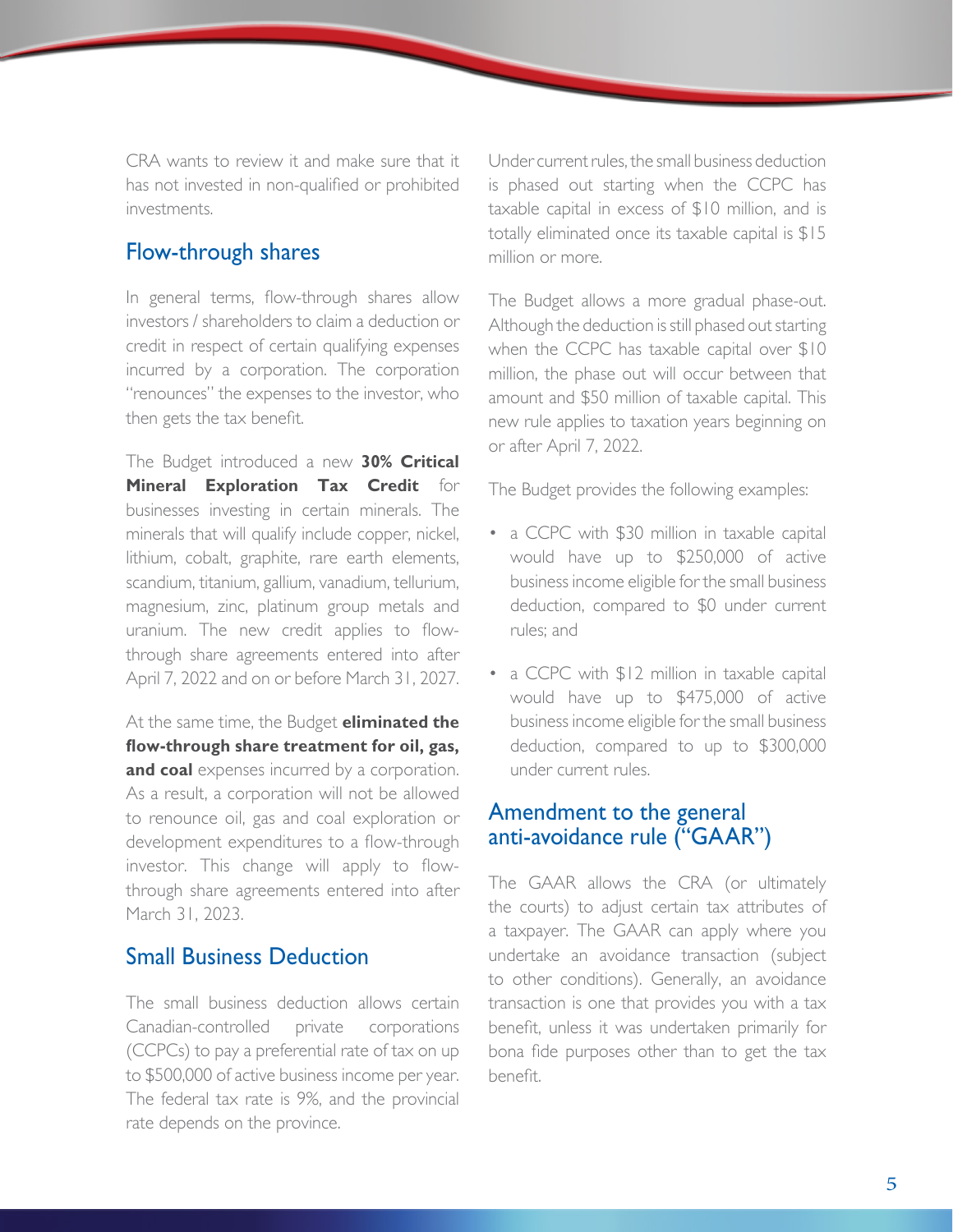<span id="page-5-0"></span>The Budget extends the GAAR as a response to a Federal Court of Appeal decision which narrowed its scope. In that decision, the Court of appeal held that the GAAR did not apply to a transaction that resulted in an increase in a tax attribute in a previous year that had not yet been used to reduce taxes in a current year.

The Budget addressed this issue, and provides that the GAAR can apply to transactions that affect tax attributes that have not yet become relevant to the computation of tax. This change is effective for notices of determination issued by the CRA on or after April 7, 2022.

## Substantive CCPCs

As noted earlier, a CCPC is taxed at a preferential rate on business income owing to the small business deduction.

However, it is taxed at very high rates (typically around 50% or more) on its investment income, including taxable capital gains. The CCPC does get a significant refund of the tax if and when it pays a dividend to its shareholders.

However, a corporation that is not a CCPC is not subject to those high rates on investment income. The government is concerned that some taxpayers are structuring their private corporations to deliberately fall outside of the CCPC high rates on investment income.

For example, the Budget papers indicate that some taxpayers may seek to avoid CCPC status by continuing a corporation under foreign corporate law, while maintaining Canadian residency.

As a result, the Budget proposes that "substantive CCPCs" be subject to the same income tax regime for investment income that applies to regular CCPCs. Generally, a substantive CCPC will be a private corporation resident in Canada that is not a regular CCPC, but is ultimately controlled by Canadian-resident individuals. Other conditions apply. In most cases, this new rule applies to taxation years that end on or after April 7, 2022.

#### International Tax Reform

The Budget indicated Canada's willingness to adopt the two "pillars" of the Organisation for Economic Co-operation and Development's Base Erosion and Profit Shifting initiative (known as the "BEPS"), which is intended to reduce tax avoidance for multi-national enterprises.

The proposals are quite complex. In general terms, as the Department of Finance explains:

"Pillar One is intended to reallocate a portion of taxing rights over the profits of the largest and most profitable multinational enterprises (MNEs) to market countries (i.e., where their users and customers are located). Pillar Two is intended to ensure that the profits of large MNEs are subject to an effective tax rate of at least 15%, regardless of where they are earned."

More details are expected in the near future. The government has asked prospective stakeholders for their comments and consultation.

## LOW OR NO-INTEREST EMPLOYEE LOANS

If you receive a loan from your employer, you may be subject to tax on an "imputed interest" inclusion in your income.

Basically, the amount included in your income for a year will be the amount by which the prescribed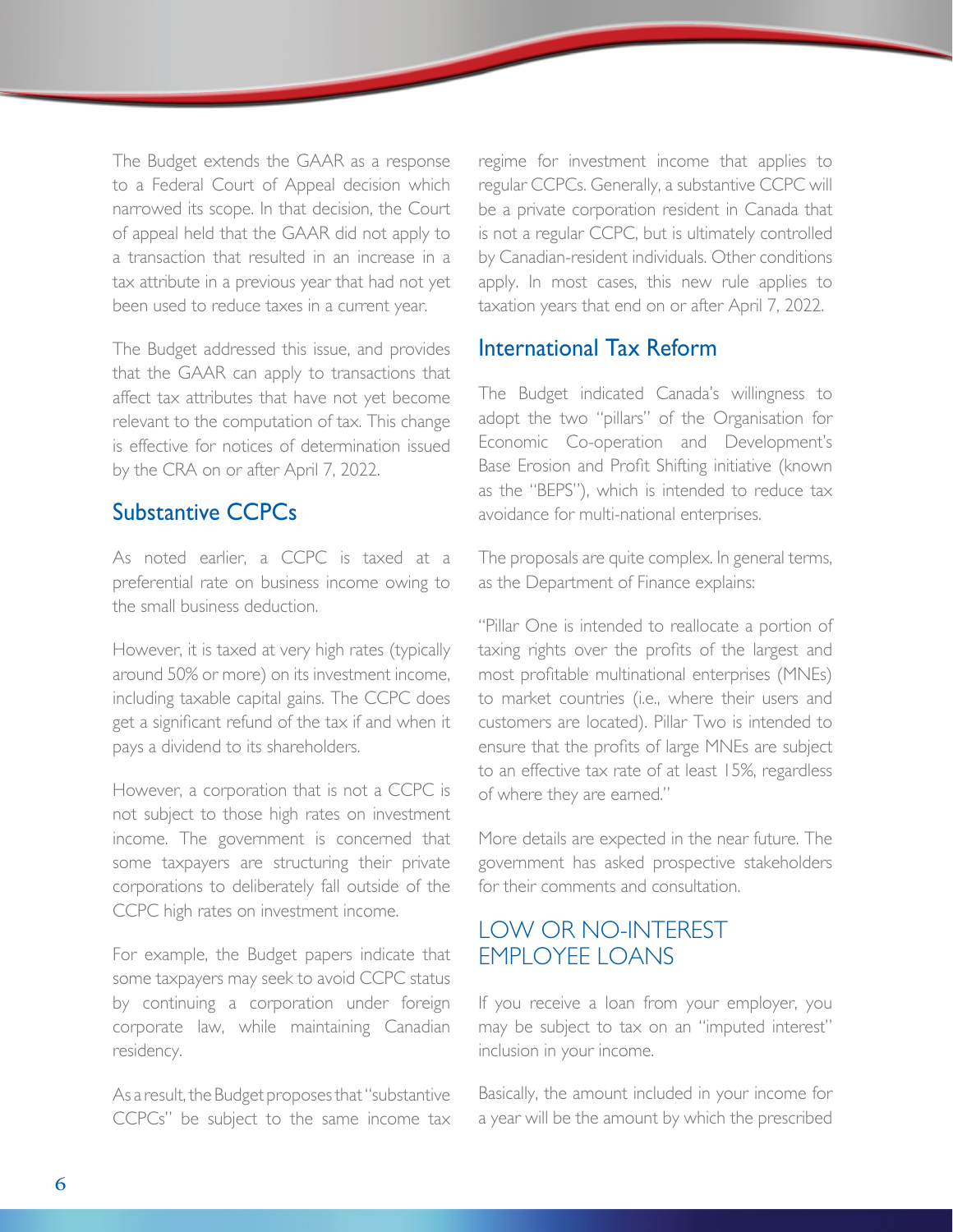<span id="page-6-0"></span>rate of interest on the loan during the year exceeds the amount of interest, if any, that you paid on the loan in the year or by January 30 of the following year. For the current quarter of 2022 (April 1 to June 30), the prescribed rate is 1%.

#### **Example**

On January 1 of a particular year, you received an interest-free loan of \$100,000 from your employer. We will assume the prescribed rate of interest for the first half of the year is 1% and 2% for the second half.

Your income inclusion will equal 1% of  $$100,000 \times \frac{1}{2}$  (since only half of the year) plus 2% of  $$100,000 \times \frac{1}{2}$ .

So you would include \$500 plus \$1,000, or \$1,500, in your income for tax purposes. As noted above, if you ended up paying some or all of the interest, the inclusion would be reduced accordingly.

There is an exception to the rule, which basically says that if you pay a reasonable arm's length rate of interest on the loan, there is no income inclusion for you.

So that's the downside of the rule.

There is a potential upside, if you use the loan for the purpose of earning investment income or business income. In such case, you get an offsetting deduction equal to the interest – so in the above example, you would get an offsetting deduction of \$1,500. You can also can claim a deduction if you use the loan to purchase a motor vehicle used in your employment duties, but in such case the amount of the deduction will be pro-rated based on your employment

use of the vehicle relative to your personal use (since the personal portion is not deductible).

#### Home purchase loan

If you use the loan to purchase a home in which you live (so this doesn't include a property you rent out to someone else), the prescribed interest rate is capped at the rate at the time of the loan. The cap lasts for 5 years. If the loan remains outstanding after 5 years, then a new cap kicks in based on the prescribed rate of interest at that time.

So if the prescribed interest rate increases over time, you will only be taxed on the lower prescribed rate that was in effect at the time of the loan. Right now – April through June 2022 – is likely the last quarter that the rate will be at 1% (as it has been since July 2020), as interest rates are rising.

## Forgiveness of loan

If your employer subsequently forgives the repayment of the principal amount of the loan, then the remaining unpaid principal amount is fully included in your income. Although that result might seem a bit harsh, the rationale is that your employer gave you some money, which you didn't have to repay, so that it's similar to them giving you extra remuneration for your work.

## COMPUTATION OF BUSINESS PROFIT

There are major differences between income tax rules and financial accounting rules.

However, in one area, there is significant overlap. That area is the computation of business income or profit.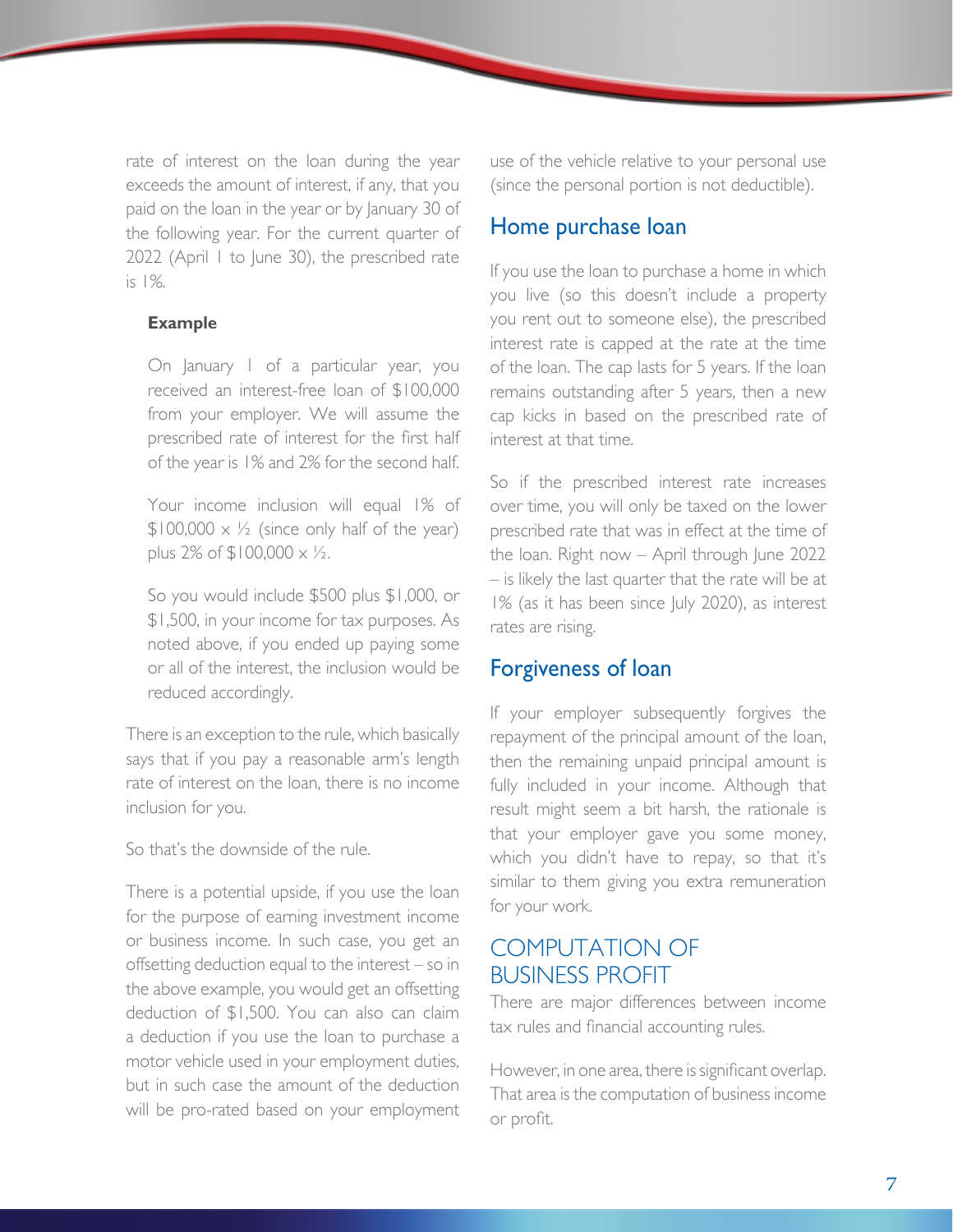Thus, for income tax purposes, in most cases the basic rule is that you start with the net income or profit for financial accounting purposes. But, since there are still some differences between the tax and accounting rules, you make adjustments based on those differences. For example, if an amount is deductible for accounting purposes but not deductible for tax purposes, you add back that amount when converting the accounting business income to income for tax purposes. Or if an amount is deductible for tax purposes but not accounting purposes, then you deduct that amount when converting from accounting to income for tax purposes.

A few of the differences between business income for tax purposes and accounting purposes include:

- Depreciation or amortization for accounting purposes is not allowed for tax purposes. Instead, you use the capital cost allowance provisions under the Income Tax Act.
- For meals and entertainment expenses incurred for business purposes, in most cases only 50% of the expenses are deductible for tax purposes. There is no similar rule for accounting purposes.
- Government fines and penalties, even if incurred in the course of your business, are not deductible for tax purposes.
- For motor vehicle expenses, there are arbitrary dollar limits for tax purposes.
- Landscaping and site investigation costs are deductible in full in the year they are paid for tax purposes. For accounting purposes, they are sometimes amortized, depending on the facts.
- For tax purposes, you cannot deduct amounts paid for the use of a golf club, or membership fees paid to a recreational club.
- If a corporation issues new shares or debt, its financing costs (e.g. investment bank and legal fees) are amortized over five years for tax purposes. There is no similar rule for accounting purposes.

This letter summarizes recent tax developments and tax planning opportunities; however, we recommend that you consult with an expert before embarking on any of the suggestions contained in this letter, which are appropriate to your own specific requirements.

\* \* \*



A member of Nexia International does not accept any responsibility for the commission of any act, or omission to act by, or the liabilities of,any of its members. Nexia International does not accept liability for any loss arising from any action taken, or omiss International on the basis of these publications. Professional advice should be obtained before acting or refraining from acting on the contents of these publications.

nbership of Nexia International, or associated umbrella organizations, does not constitute any partnership between members, and members do not accept any responsibility for the commission of any act, or omission to act by, or the liabilities of, other members.



1200 - 609 Granville Street PO Box 10372, Pacific Centre Vancouver, B.C. Canada V7Y 1G6

Tel: (604) 687-0947

[Davidson-](http://Davidson-Co.com)Co.com